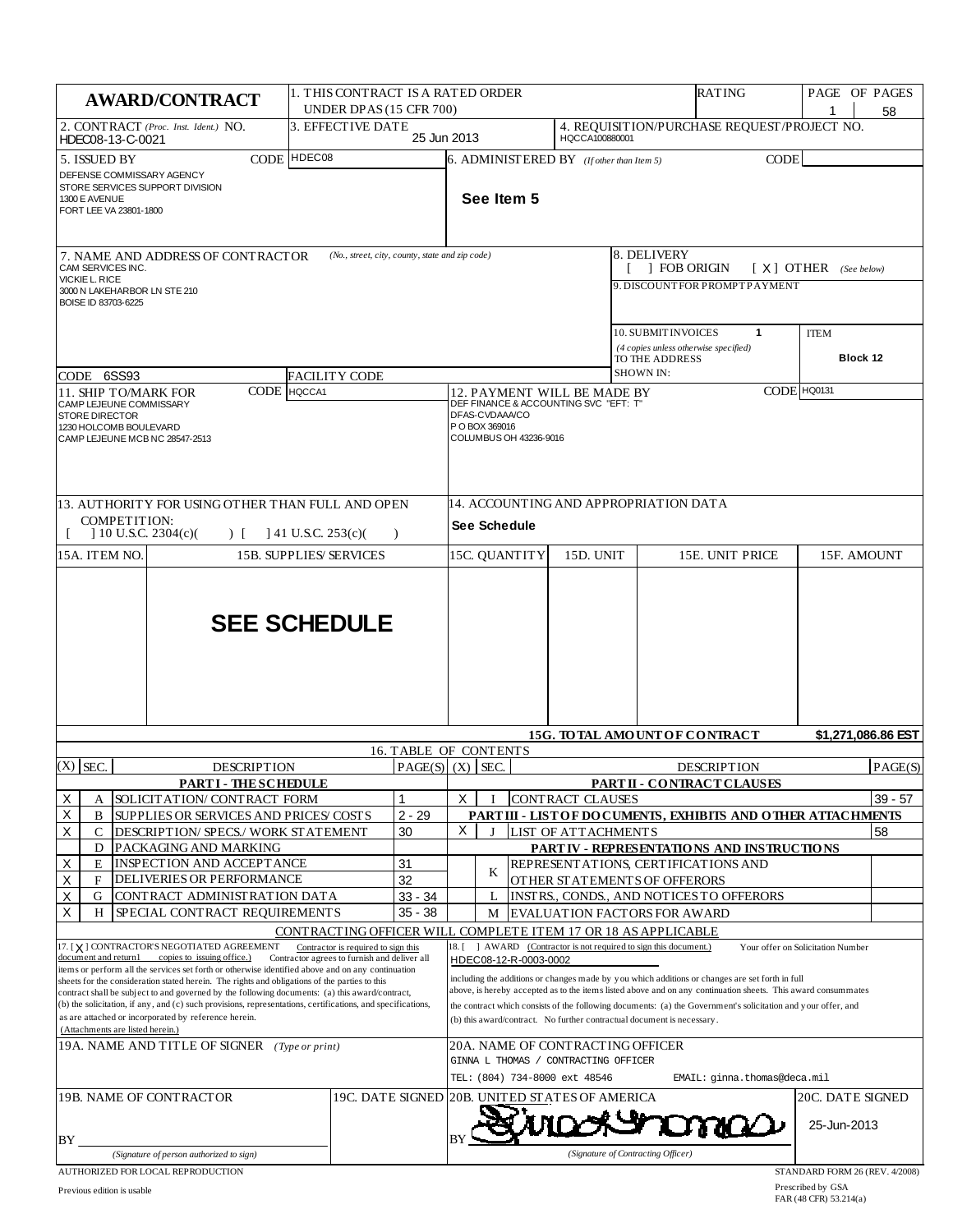Page 2 of 7 Section B - Supplies or Services and Prices ITEM NO SUPPLIES/SERVICES QUANTITY UNIT UNIT PRICE AMOUNT  $0.0001$  \$0.00 SERVICES: NON-PERSONAL FFP Provide all of the necessary supervision, personnel, supplies and equipment to perform Shelf Stocking, Receiving/Storage/Holding Area (RSHA), Custodial and Residual Grocery Operations for the Camp Lejeune MCB Commissary located at Camp Lejeune MCB, North Carolina, in accordance with Attachment 1, the Performance Work Statement (PWS) and all terms and conditions herein. BASE YEAR: August 1, 2013 through July 31, 2014 FOB: Destination PURCHASE REQUEST NUMBER: HQCCA100880001 NET AMT \$0.00 ITEM NO SUPPLIES/SERVICES QUANTITY UNIT UNIT PRICE AMOUNT 0001AA 1,395,912 Case \$0.4945 \$690,278.48 EST SHELF STOCKING OPERATIONS FFP Perform Shelf Stocking Operations (includes overwrites between 0 and 5%) in accordance with Attachment 1 (PWS), with the exception of the paragraphs preceded with "RG". (The quantity shown is an estimated quantity.) FOB: Destination

PURCHASE REQUEST NUMBER: HQCCA100880001

NET AMT \$690,278.48 (EST.)

HDEC08-13-C-0021

ACRN AA CIN: 000000000000000000000000000000

\$690,278.48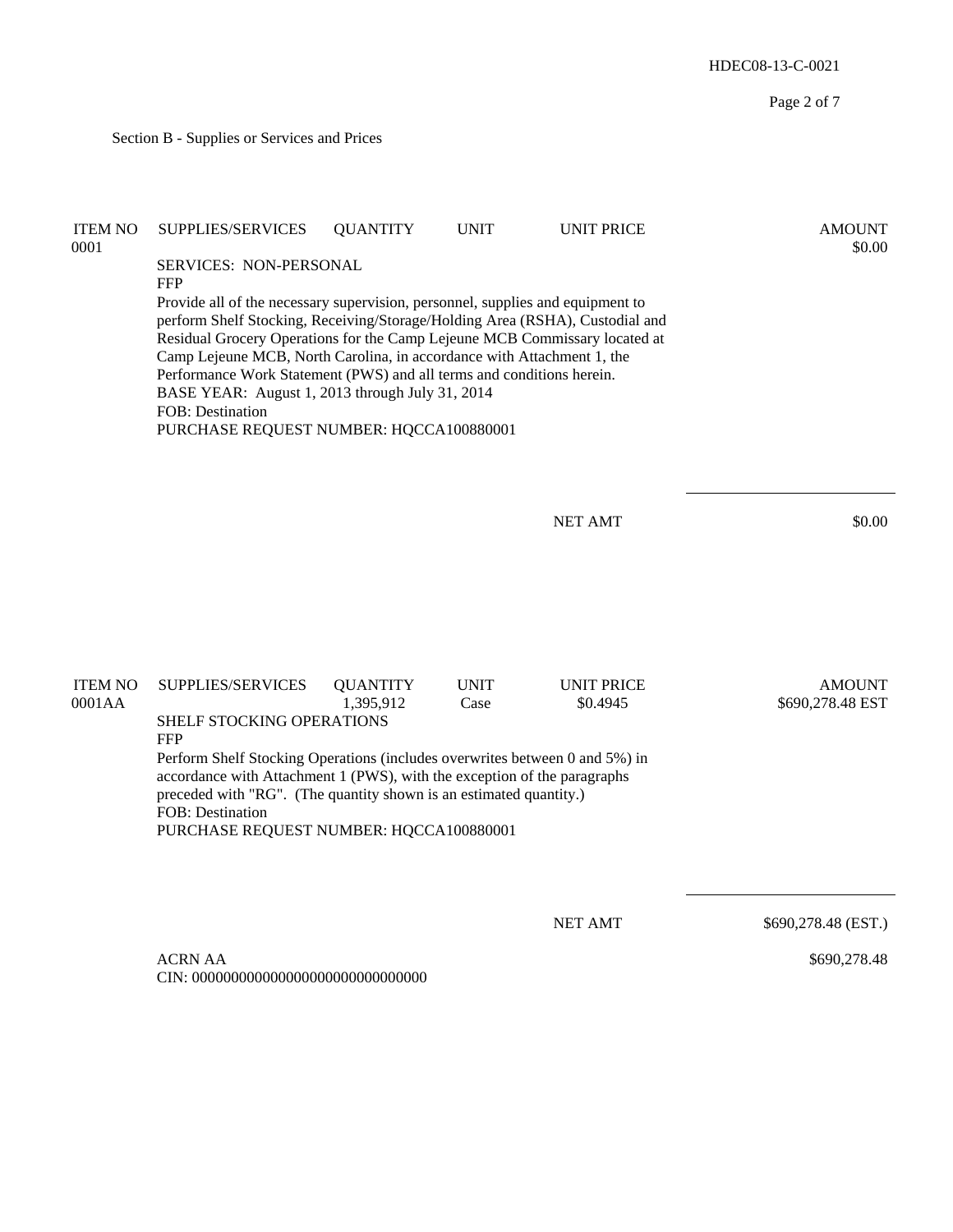Page 3 of 7

| <b>ITEM NO</b><br>0001AB | SUPPLIES/SERVICES<br><b>OVERWRITES</b>                                                                                                                                                                                                                                                                           | <b>QUANTITY</b><br>15,000 | <b>UNIT</b><br>Case  | <b>UNIT PRICE</b><br>\$0.2967 | <b>AMOUNT</b><br>\$4,450.50 EST |  |  |
|--------------------------|------------------------------------------------------------------------------------------------------------------------------------------------------------------------------------------------------------------------------------------------------------------------------------------------------------------|---------------------------|----------------------|-------------------------------|---------------------------------|--|--|
|                          | <b>FFP</b><br>Overwrites (cases exceeding 5% of the total monthly cases, IAW paragraph 4.3.3.8<br>of the PWS @ the unit price of 60% of the case price reflected in subline item AA<br>above). NOTE: The quantity shown is an ESTIMATED quantity.<br>FOB: Destination<br>PURCHASE REQUEST NUMBER: HQCCA100880001 |                           |                      |                               |                                 |  |  |
|                          |                                                                                                                                                                                                                                                                                                                  |                           |                      | <b>NET AMT</b>                | \$4,450.50 (EST.)               |  |  |
|                          | <b>ACRN AA</b><br>\$4,450.50                                                                                                                                                                                                                                                                                     |                           |                      |                               |                                 |  |  |
|                          |                                                                                                                                                                                                                                                                                                                  |                           |                      |                               |                                 |  |  |
| <b>ITEM NO</b><br>0001AC | SUPPLIES/SERVICES                                                                                                                                                                                                                                                                                                | <b>QUANTITY</b><br>300    | <b>UNIT</b><br>Hours | <b>UNIT PRICE</b><br>\$19.39  | <b>AMOUNT</b><br>\$5,817.00 EST |  |  |
|                          | <b>INVENTORY PREPARATION</b><br><b>FFP</b><br>Perform Inventory Preparation services in accordance with Attachment 1 (PWS).<br>NOTE: The quantity shown is an estimated quantity.<br>FOB: Destination<br>PURCHASE REQUEST NUMBER: HQCCA100880001                                                                 |                           |                      |                               |                                 |  |  |
|                          |                                                                                                                                                                                                                                                                                                                  |                           |                      |                               |                                 |  |  |
|                          |                                                                                                                                                                                                                                                                                                                  |                           |                      | <b>NET AMT</b>                | \$5,817.00 (EST.)               |  |  |
|                          | <b>ACRN AA</b>                                                                                                                                                                                                                                                                                                   |                           |                      |                               | \$5,817.00                      |  |  |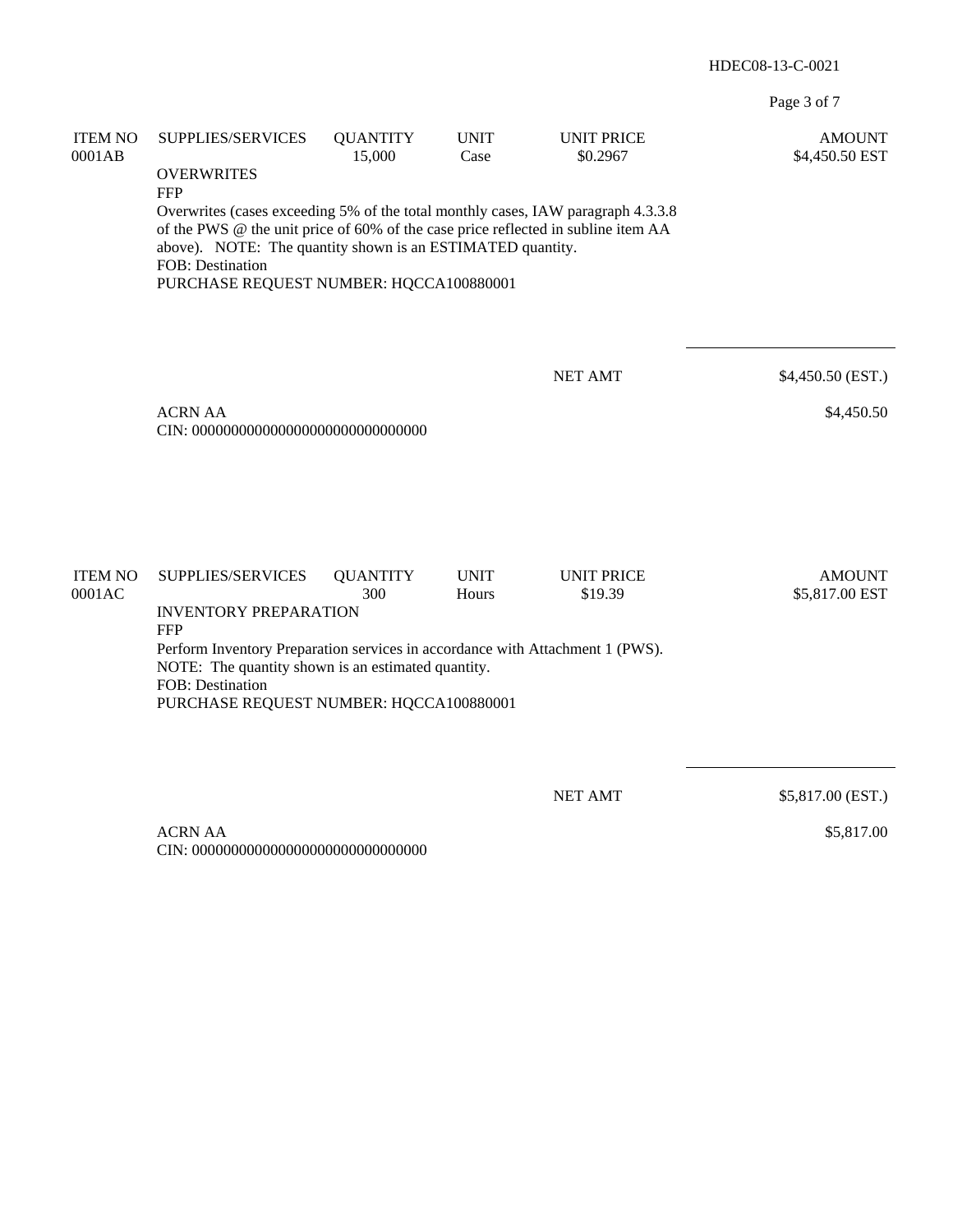Page 4 of 7

| <b>ITEM NO</b><br>0001AD | SUPPLIES/SERVICES                                                                                                                                                                                                   | <b>QUANTITY</b><br>12                    | <b>UNIT</b><br>Months | <b>UNIT PRICE</b><br>\$7,161.45 | <b>AMOUNT</b><br>\$85,937.40    |  |  |  |  |
|--------------------------|---------------------------------------------------------------------------------------------------------------------------------------------------------------------------------------------------------------------|------------------------------------------|-----------------------|---------------------------------|---------------------------------|--|--|--|--|
|                          | <b>FFP</b>                                                                                                                                                                                                          | RECEIVING/STORAGE/HOLDING AREA OPERATION |                       |                                 |                                 |  |  |  |  |
|                          | Perform Receiving/Storage/Holding Area Operations in accordance with<br>Attachment 1 (PWS), with the exception of the paragraphs preceded with "RG".<br>FOB: Destination<br>PURCHASE REQUEST NUMBER: HQCCA100880001 |                                          |                       |                                 |                                 |  |  |  |  |
|                          |                                                                                                                                                                                                                     |                                          |                       |                                 |                                 |  |  |  |  |
|                          |                                                                                                                                                                                                                     |                                          |                       |                                 |                                 |  |  |  |  |
|                          |                                                                                                                                                                                                                     |                                          |                       | <b>NET AMT</b>                  | \$85,937.40                     |  |  |  |  |
|                          | <b>ACRN AA</b><br>\$85,937.40                                                                                                                                                                                       |                                          |                       |                                 |                                 |  |  |  |  |
|                          |                                                                                                                                                                                                                     |                                          |                       |                                 |                                 |  |  |  |  |
|                          |                                                                                                                                                                                                                     |                                          |                       |                                 |                                 |  |  |  |  |
|                          |                                                                                                                                                                                                                     |                                          |                       |                                 |                                 |  |  |  |  |
| <b>ITEM NO</b><br>0001AE | SUPPLIES/SERVICES                                                                                                                                                                                                   | <b>QUANTITY</b><br>50                    | <b>UNIT</b><br>Hours  | <b>UNIT PRICE</b><br>\$20.82    | <b>AMOUNT</b><br>\$1,041.00 EST |  |  |  |  |
|                          | MATERIAL HANDLING SUPPORT (MHE)<br><b>FFP</b>                                                                                                                                                                       |                                          |                       |                                 |                                 |  |  |  |  |
|                          | Perform MHE support for inventories in accordance with Attachment 1 (PWS).<br>NOTE: The quantity shown is an ESTIMATED quantity.                                                                                    |                                          |                       |                                 |                                 |  |  |  |  |
|                          | FOB: Destination<br>PURCHASE REQUEST NUMBER: HQCCA100880001                                                                                                                                                         |                                          |                       |                                 |                                 |  |  |  |  |
|                          |                                                                                                                                                                                                                     |                                          |                       |                                 |                                 |  |  |  |  |
|                          |                                                                                                                                                                                                                     |                                          |                       | <b>NET AMT</b>                  | $$1,041.00$ (EST.)              |  |  |  |  |
|                          | <b>ACRN AA</b>                                                                                                                                                                                                      |                                          |                       |                                 | \$1,041.00                      |  |  |  |  |
|                          |                                                                                                                                                                                                                     |                                          |                       |                                 |                                 |  |  |  |  |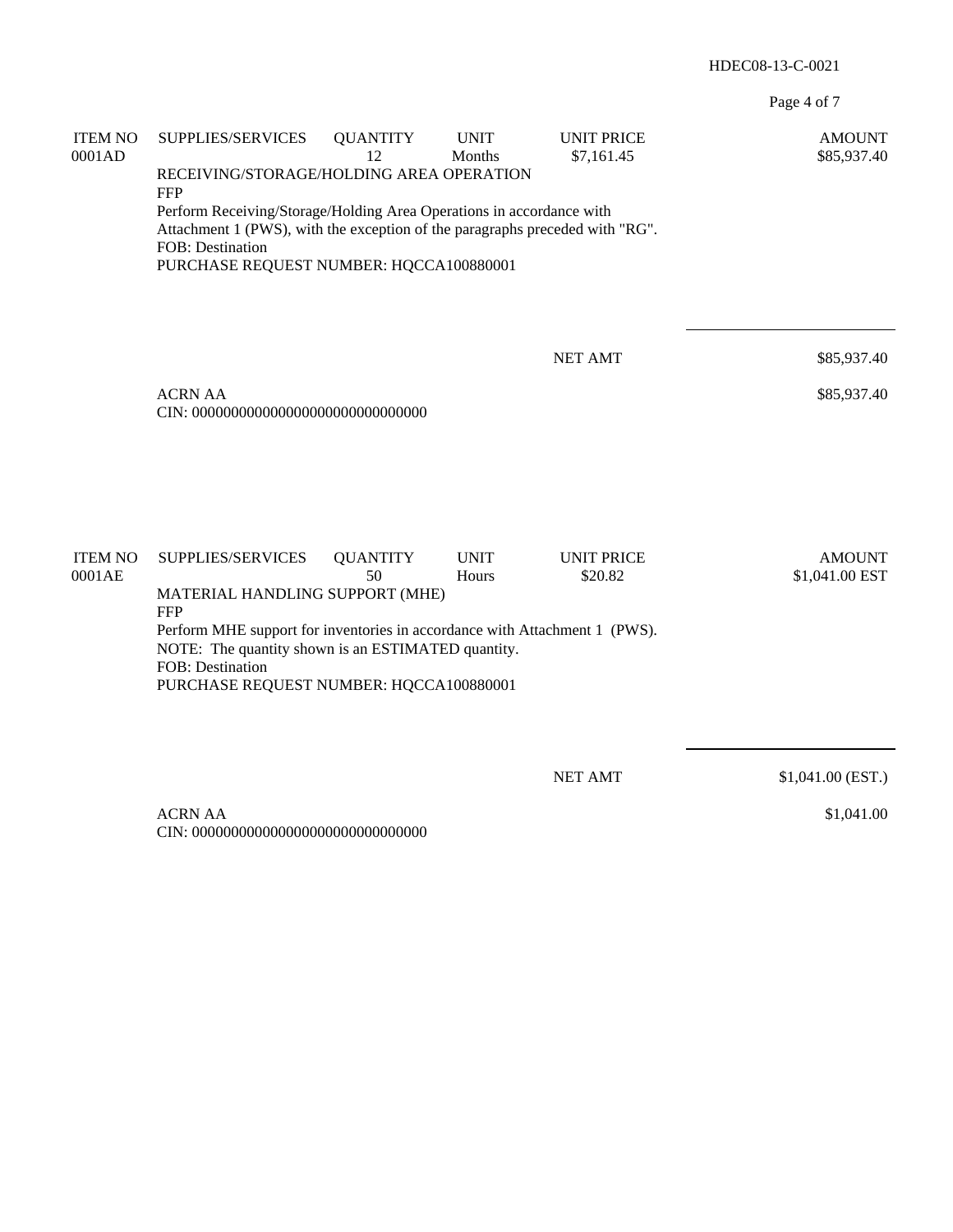Page 5 of 7

| <b>ITEM NO</b><br>0001AF | SUPPLIES/SERVICES                                                                                                                                                                                                                                                                       | <b>QUANTITY</b><br>12 | <b>UNIT</b><br>Months | <b>UNIT PRICE</b><br>\$5,811.45 | <b>AMOUNT</b><br>\$69,737.40 |  |  |
|--------------------------|-----------------------------------------------------------------------------------------------------------------------------------------------------------------------------------------------------------------------------------------------------------------------------------------|-----------------------|-----------------------|---------------------------------|------------------------------|--|--|
|                          | <b>CUSTODIAL OPERATIONS (MAIN)</b><br><b>FFP</b>                                                                                                                                                                                                                                        |                       |                       |                                 |                              |  |  |
|                          | Perform Custodial Operations EXCLUDING the Meat Processing, Preparation,<br>and Wrapping Area, RSHA, and Outside Areas in accordance with Attachment 1,<br>PWS, with the exception of the paragraphs preceded with "RG".<br>FOB: Destination<br>PURCHASE REQUEST NUMBER: HQCCA100880001 |                       |                       |                                 |                              |  |  |
|                          |                                                                                                                                                                                                                                                                                         |                       |                       | <b>NET AMT</b>                  | \$69,737.40                  |  |  |
|                          | <b>ACRN AA</b><br>\$69,737.40                                                                                                                                                                                                                                                           |                       |                       |                                 |                              |  |  |
|                          |                                                                                                                                                                                                                                                                                         |                       |                       |                                 |                              |  |  |
| <b>ITEM NO</b><br>0001AG | SUPPLIES/SERVICES                                                                                                                                                                                                                                                                       | <b>QUANTITY</b><br>12 | <b>UNIT</b><br>Months | <b>UNIT PRICE</b><br>\$4,009.61 | <b>AMOUNT</b><br>\$48,115.32 |  |  |
|                          | <b>CUSTODIAL OPERATIONS (MEAT ROOM)</b><br><b>FFP</b>                                                                                                                                                                                                                                   |                       |                       |                                 |                              |  |  |
|                          | Perform Meat Custodial Operations in accordance with Attachment 1 (PWS), with<br>the exception of the paragraphs preceded with "RG".<br>FOB: Destination<br>PURCHASE REQUEST NUMBER: HQCCA100880001                                                                                     |                       |                       |                                 |                              |  |  |
|                          |                                                                                                                                                                                                                                                                                         |                       |                       |                                 |                              |  |  |
|                          |                                                                                                                                                                                                                                                                                         |                       |                       | <b>NET AMT</b>                  | \$48,115.32                  |  |  |
|                          | <b>ACRN AA</b>                                                                                                                                                                                                                                                                          |                       |                       |                                 | \$48,115.32                  |  |  |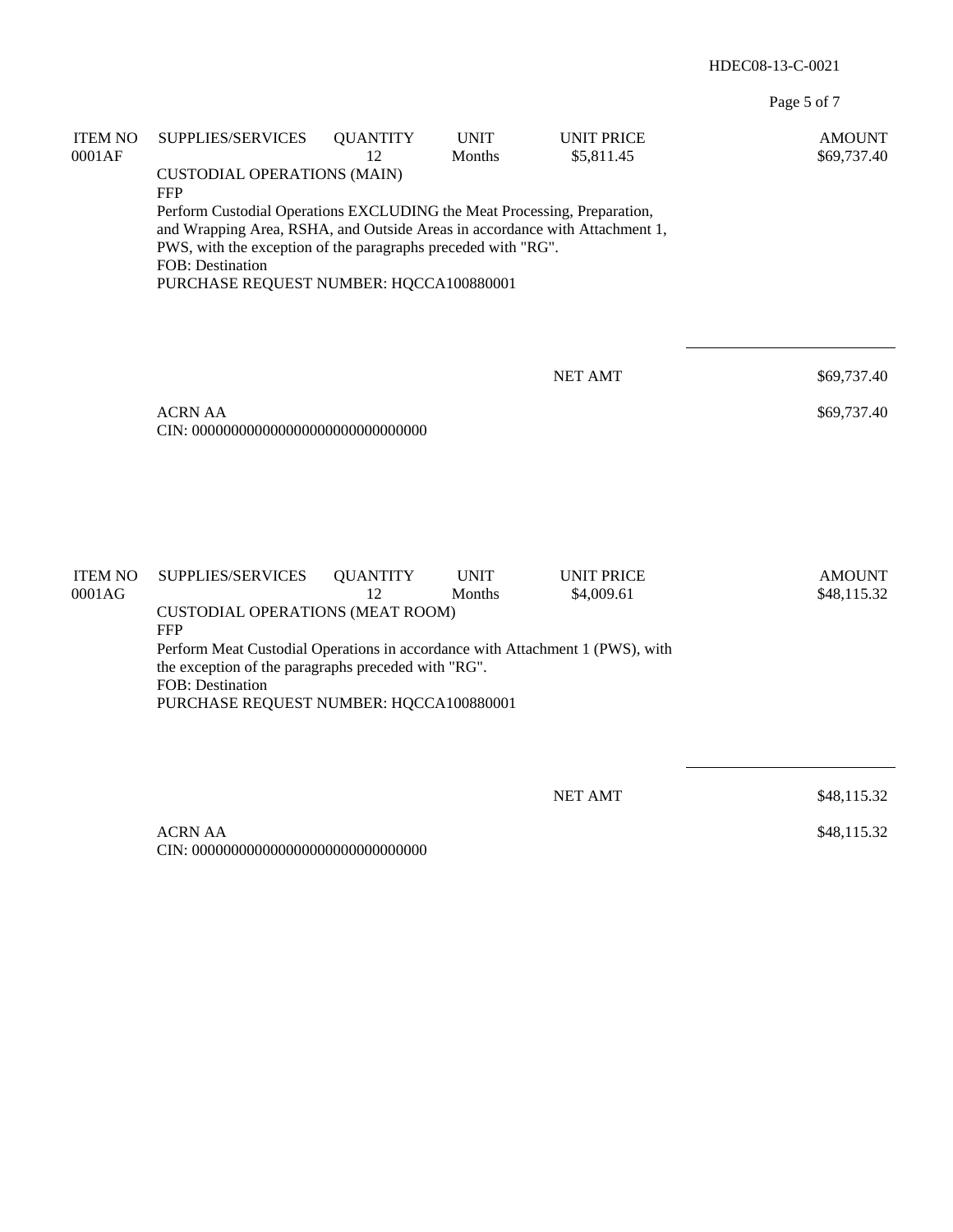Page 6 of 7

| <b>ITEM NO</b><br>0001AH | SUPPLIES/SERVICES<br><b>CUSTODIAL (RSHA/OUTSIDE AREAS)</b>                                                                                                                                                                                                                | <b>QUANTITY</b><br>12 | <b>UNIT</b><br>Months | <b>UNIT PRICE</b><br>\$2,025.37  | <b>AMOUNT</b><br>\$24,304.44  |  |  |
|--------------------------|---------------------------------------------------------------------------------------------------------------------------------------------------------------------------------------------------------------------------------------------------------------------------|-----------------------|-----------------------|----------------------------------|-------------------------------|--|--|
|                          | <b>FFP</b><br>Perform RSHA and Outside Area Custodial tasks in accordance with Attachment<br>1, PWS, with the exception of the paragraphs preceded with "RG".<br>FOB: Destination<br>PURCHASE REQUEST NUMBER: HQCCA100880001                                              |                       |                       |                                  |                               |  |  |
|                          |                                                                                                                                                                                                                                                                           |                       |                       | <b>NET AMT</b>                   | \$24,304.44                   |  |  |
|                          | <b>ACRN AA</b><br>\$24,304.44                                                                                                                                                                                                                                             |                       |                       |                                  |                               |  |  |
|                          |                                                                                                                                                                                                                                                                           |                       |                       |                                  |                               |  |  |
| <b>ITEM NO</b><br>0001AJ | SUPPLIES/SERVICES<br>RESIDUAL GROCERY OPERATIONS<br><b>FFP</b>                                                                                                                                                                                                            | <b>QUANTITY</b><br>12 | <b>UNIT</b><br>Months | <b>UNIT PRICE</b><br>\$28,288.36 | <b>AMOUNT</b><br>\$339,460.32 |  |  |
|                          | Perform Residual Grocery Operations in accordance with Attachment 1 (PWS), to<br>include the paragraphs preceded with "RG" in shelf stocking,<br>receiving/storage/holding area, and custodial operations.<br>FOB: Destination<br>PURCHASE REQUEST NUMBER: HQCCA100880001 |                       |                       |                                  |                               |  |  |
|                          |                                                                                                                                                                                                                                                                           |                       |                       |                                  |                               |  |  |
|                          |                                                                                                                                                                                                                                                                           |                       |                       | <b>NET AMT</b>                   | \$339,460.32                  |  |  |
|                          | <b>ACRN AA</b>                                                                                                                                                                                                                                                            |                       |                       |                                  | \$339,460.32                  |  |  |